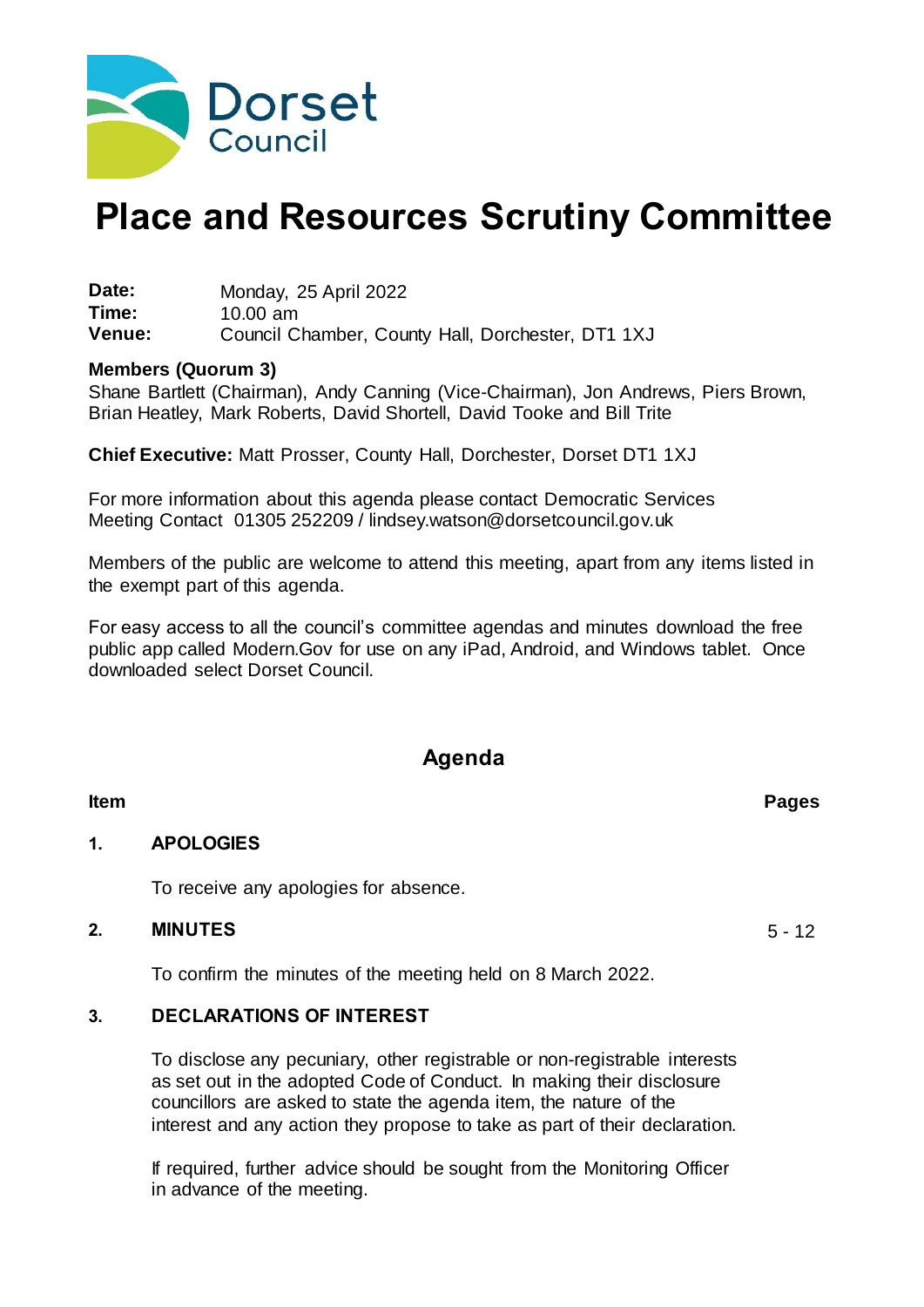#### **4. CHAIRMAN'S UPDATE**

To receive any updates from the Chairman of the Place and Resources Scrutiny Committee.

#### **5. PUBLIC PARTICIPATION**

Representatives of town or parish councils and members of the public who live, work or represent an organisation within the Dorset Council area are welcome to submit up to two questions or two statements for each meeting.  Alternatively, you could submit one question and one statement for each meeting.

All submissions must be emailed in full to

[lindsey.watson@dorsetcouncil.gov.uk](mailto:lindsey.watson@dorsetcouncil.gov.uk) by 8.30am on Wednesday 20 April 2022.

When submitting your question(s) and/or statement(s) please note that:

- no more than three minutes will be allowed for any one question or statement to be asked/read
- a question may include a short pre-amble to set the context and this will be included within the three minute period
- please note that sub divided questions count towards your total of two
- when submitting a question please indicate who the question is for (e.g. the name of the committee or Portfolio Holder)
- Include your name, address and contact details.  Only your name will be published but we may need your other details to contact you about your question or statement in advance of the meeting.
- questions and statements received in line with the council's rules for public participation will be published as a supplement to the agenda
- all questions, statements and responses will be published in full within the minutes of the meeting.

[Dorset Council Constitution](https://moderngov.dorsetcouncil.gov.uk/ieListMeetings.aspx?CId=433&Year=0&info=1&MD=constitution) Procedure Rule 9

#### **6. QUESTIONS FROM MEMBERS**

To receive questions submitted by councillors.

Councillors can submit up to two valid questions at each meeting and sub divided questions count towards this total.   Questions and statements received will be published as a supplement to the agenda and all questions, statements and responses will be published in full within the minutes of the meeting.

The submissions must be emailed in full to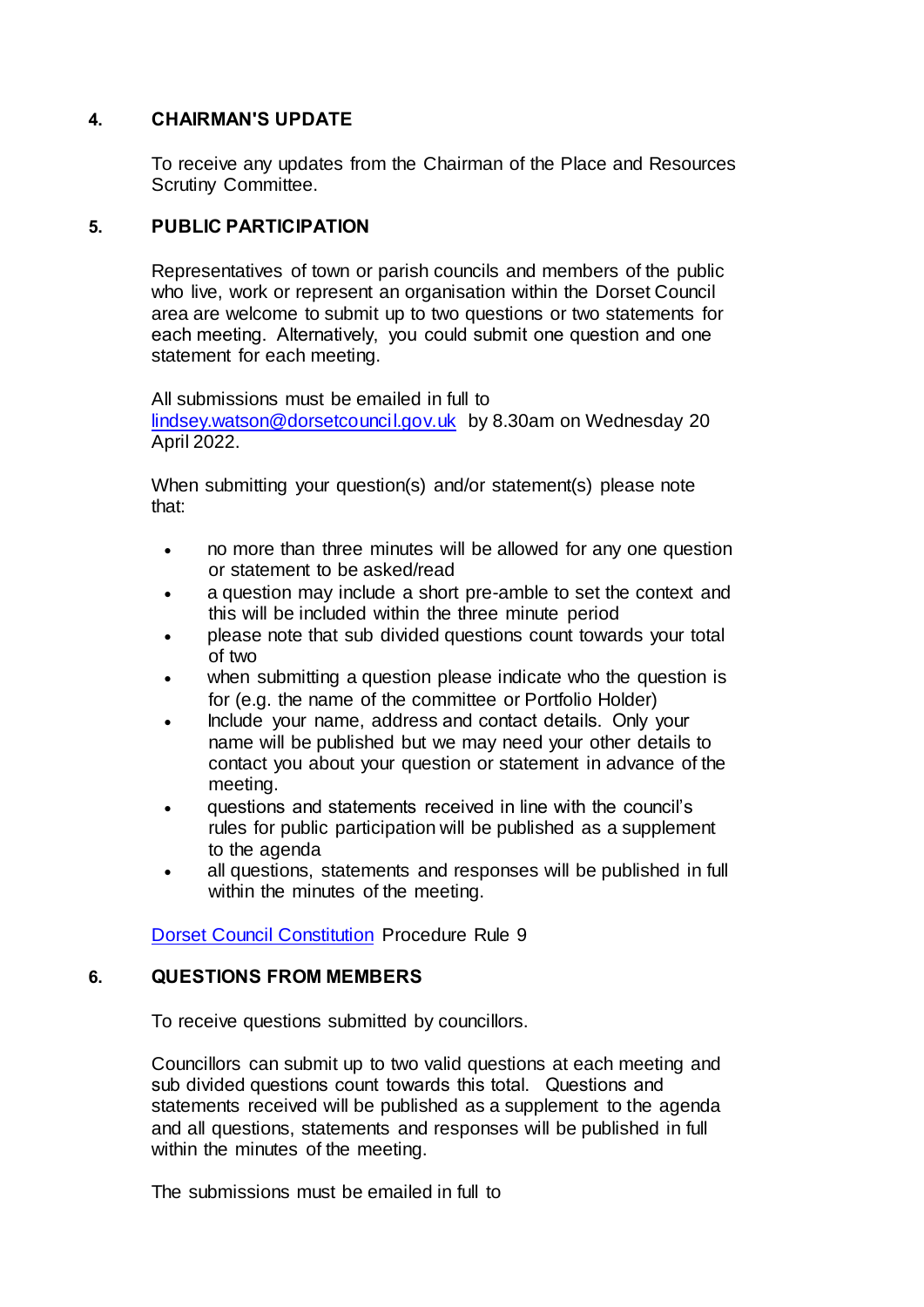[lindsey.watson@dorsetcouncil.gov.uk](mailto:lindsey.watson@dorsetcouncil.gov.uk) by 8.30am on Wednesday 20 April 2022.

[Dorset Council Constitution](https://moderngov.dorsetcouncil.gov.uk/ieListMeetings.aspx?CId=433&Year=0&info=1&MD=constitution) – Procedure Rule 13

#### **7. DORSET HIGHWAYS WORKS TERM SERVICE CONTRACT** 13 - 38

To consider a report of the Service Manager for Network Operations.

#### **8. PLACE AND RESOURCES SCRUTINY COMMITTEE FORWARD PLAN** 39 - 44

- 1) To review the Place and Resources Scrutiny Committee Forward Plan.
- 2) Issues arising from the Performance Dashboard members of the committee to flag up any areas for potential review:

**Operational – Corporate**: Councillors Piers Brown, Brian Heatley and David Shortell

**Operational – Place**: Councillors Mark Roberts, David Tooke and Jon Andrews

**HR:** Councillors Andy Canning and Bill Trite

*The Chairman, Councillor Shane Bartlett, maintains an overview of all the above areas.*

#### **9. CABINET FORWARD PLAN AND DECISIONS** 45 - 70

To review the Cabinet Forward Plan and decisions taken at recent meetings.

*The Cabinet Forward Plan and decisions of recent meetings are provided to members of the Place & Resources Scrutiny Committee to review and identify any potential post decision scrutiny to be undertaken, by scheduling items into the forward plan to review after a period of implementation.*

#### **10. URGENT ITEMS**

To consider any items of business which the Chairman has had prior notification and considers to be urgent pursuant to section 100B (4) b) of the Local Government Act 1972. The reason for the urgency shall be recorded in the minutes.

#### **11. EXEMPT BUSINESS**

To move the exclusion of the press and the public for the following item in view of the likely disclosure of exempt information within the meaning of paragraph x of schedule 12 A to the Local Government Act